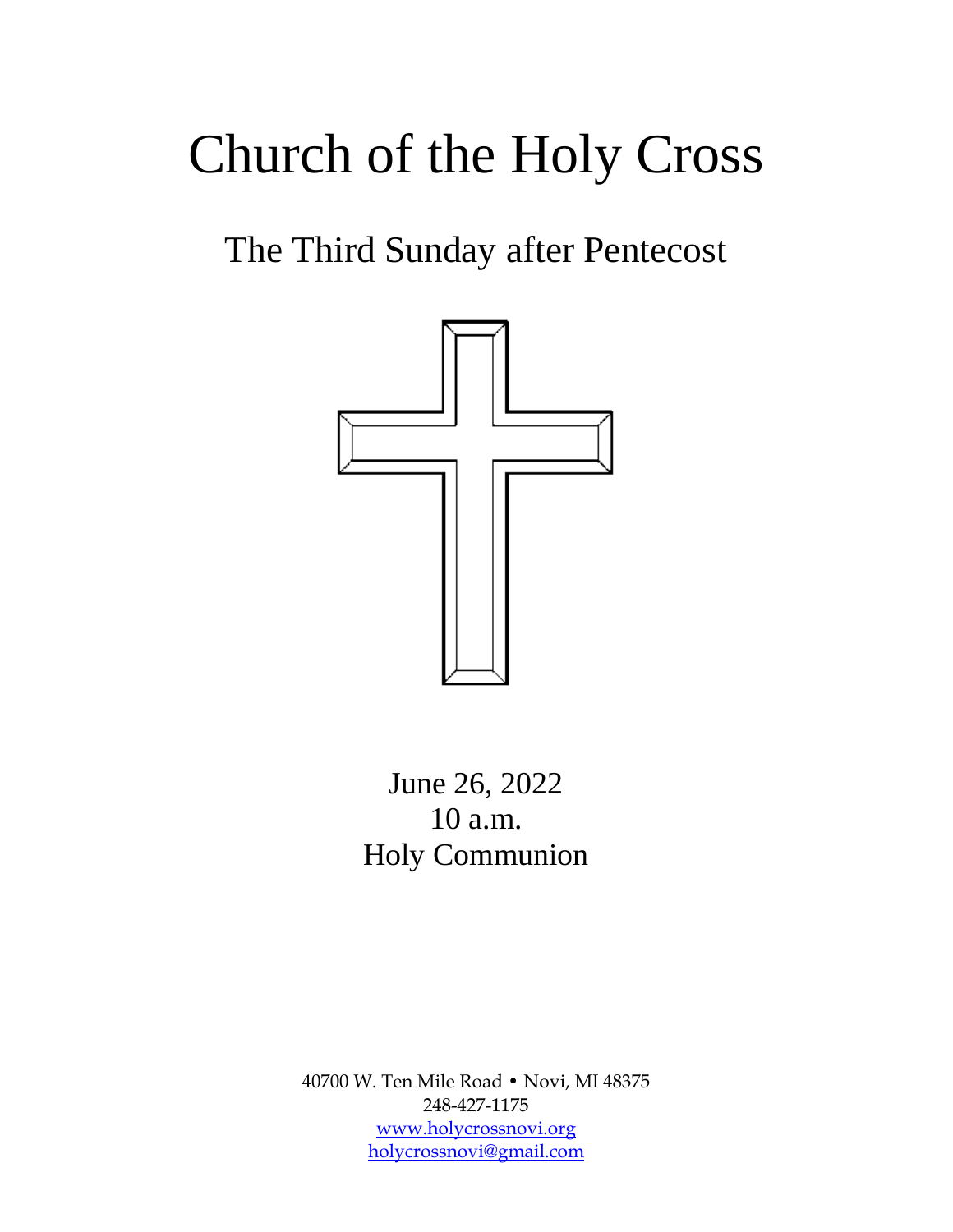### **Gathering of the People**



### **Collect of the Day**

| Presider | God be with you.   |
|----------|--------------------|
| People   | And also with you. |
| Presider | Let us pray.       |

Almighty God, you have built your Church upon the foundation of the apostles and prophets, Jesus Christ himself being the chief cornerstone: Grant us so to be joined together in unity of spirit by their teaching, that we may be made a holy temple acceptable to you; through Jesus Christ our Lord, who lives and reigns with you and the Holy Spirit, one God, for ever and ever. **Amen.**

#### **A Reading from the Hebrew Bible** 1 Kings 19:15-16,19-21

*Reader* A Reading from First Kings

The LORD said to Elijah, "Go, return on your way to the wilderness of Damascus; when you arrive, you shall anoint Hazael as king over Aram. Also you shall anoint Jehu son of Nimshi as king over Israel; and you shall anoint Elisha son of Shaphat of Abel-meholah as prophet in your place."

So he set out from there, and found Elisha son of Shaphat, who was plowing. There were twelve yoke of oxen ahead of him, and he was with the twelfth. Elijah passed by him and threw his mantle over him. He left the oxen, ran after Elijah, and said, "Let me kiss my father and my mother, and then I will follow you." Then Elijah said to him, "Go back again; for what have I done to you?" He returned from following him, took the yoke of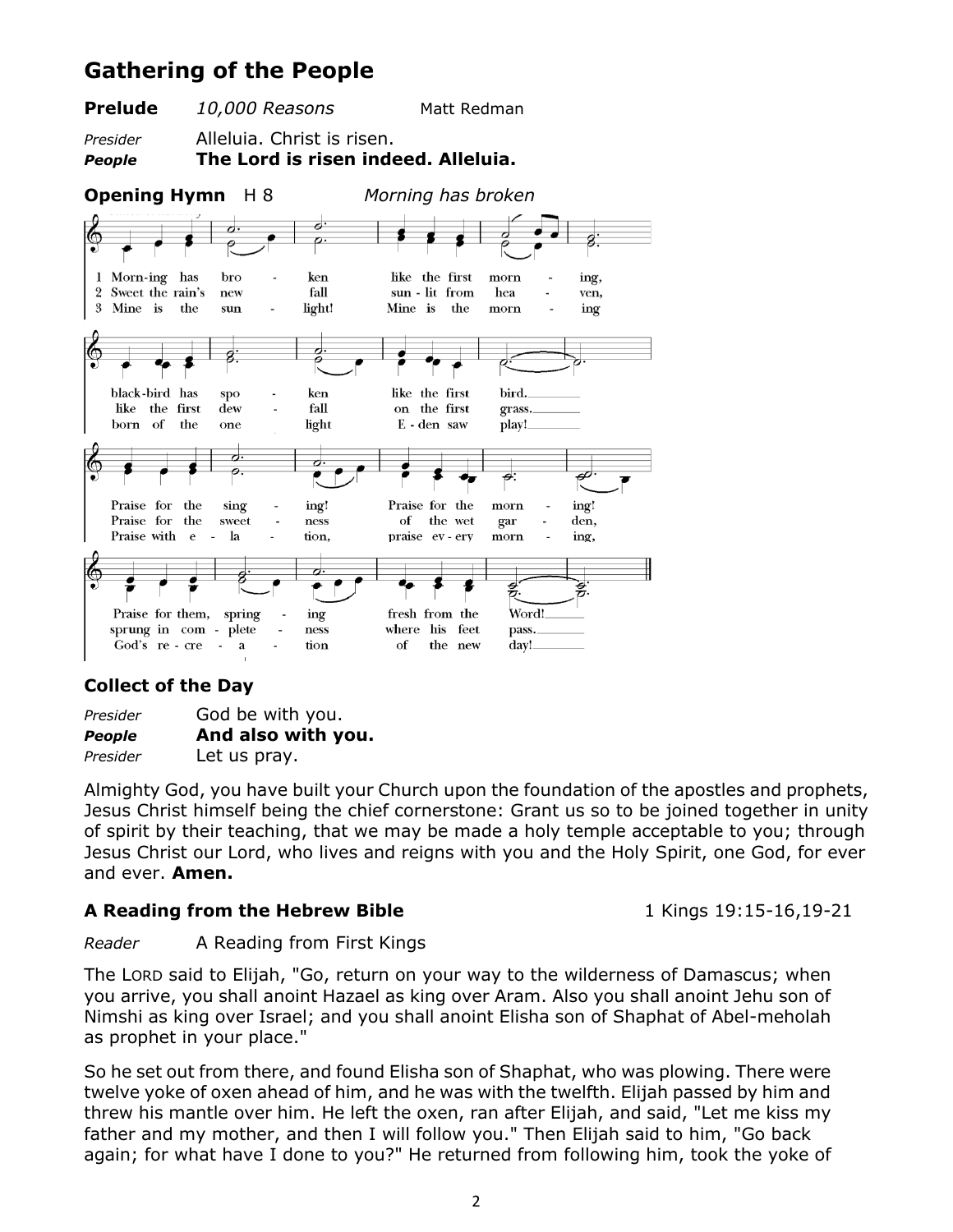oxen, and slaughtered them; using the equipment from the oxen, he boiled their flesh, and gave it to the people, and they ate. Then he set out and followed Elijah, and became his servant.

*Reader* Hear what the Spirit is saying to God's people.

#### *People* **Thanks be to God.**

### **Psalm 16**

*Recited responsively by whole verse. The reader leads off, and congregation responds with the bold verses.*

1 Protect me, O God, for I take refuge in you; \* I have said to the LORD, "You are my Lord, my good above all other."

- 2 **All my delight is upon the godly that are in the land, \* upon those who are noble among the people.**
- 3 But those who run after other gods \* shall have their troubles multiplied.
- 4 **Their libations of blood I will not offer, \* nor take the names of their gods upon my lips.**
- 5 O LORD, you are my portion and my cup;  $*$ it is you who uphold my lot.
- 6 **My boundaries enclose a pleasant land; \* indeed, I have a goodly heritage.**
- 7 I will bless the LORD who gives me counsel; \* my heart teaches me, night after night.
- 8 **I have set the LORD always before me; \* because he is at my right hand I shall not fall.**
- 9 My heart, therefore, is glad, and my spirit rejoices; \* my body also shall rest in hope.
- 10 **For you will not abandon me to the grave, \* nor let your holy one see the Pit.**
- 11 You will show me the path of life; \* in your presence there is fullness of joy, and in your right hand are pleasures for evermore.

### A Reading from the Letters **A Reading from the Letters Galatians 5:1,13-25**

*Reader* A reading from Galatians

For freedom Christ has set us free. Stand firm, therefore, and do not submit again to a yoke of slavery.

For you were called to freedom, brothers and sisters; only do not use your freedom as an opportunity for self-indulgence, but through love become slaves to one another. For the whole law is summed up in a single commandment, "You shall love your neighbor as yourself." If, however, you bite and devour one another, take care that you are not consumed by one another.

Live by the Spirit, I say, and do not gratify the desires of the flesh. For what the flesh desires is opposed to the Spirit, and what the Spirit desires is opposed to the flesh; for these are opposed to each other, to prevent you from doing what you want. But if you are led by the Spirit, you are not subject to the law. Now the works of the flesh are obvious: fornication, impurity, licentiousness, idolatry, sorcery, enmities, strife, jealousy, anger, quarrels, dissensions, factions, envy, drunkenness, carousing, and things like these. I am warning you, as I warned you before: those who do such things will not inherit the kingdom of God.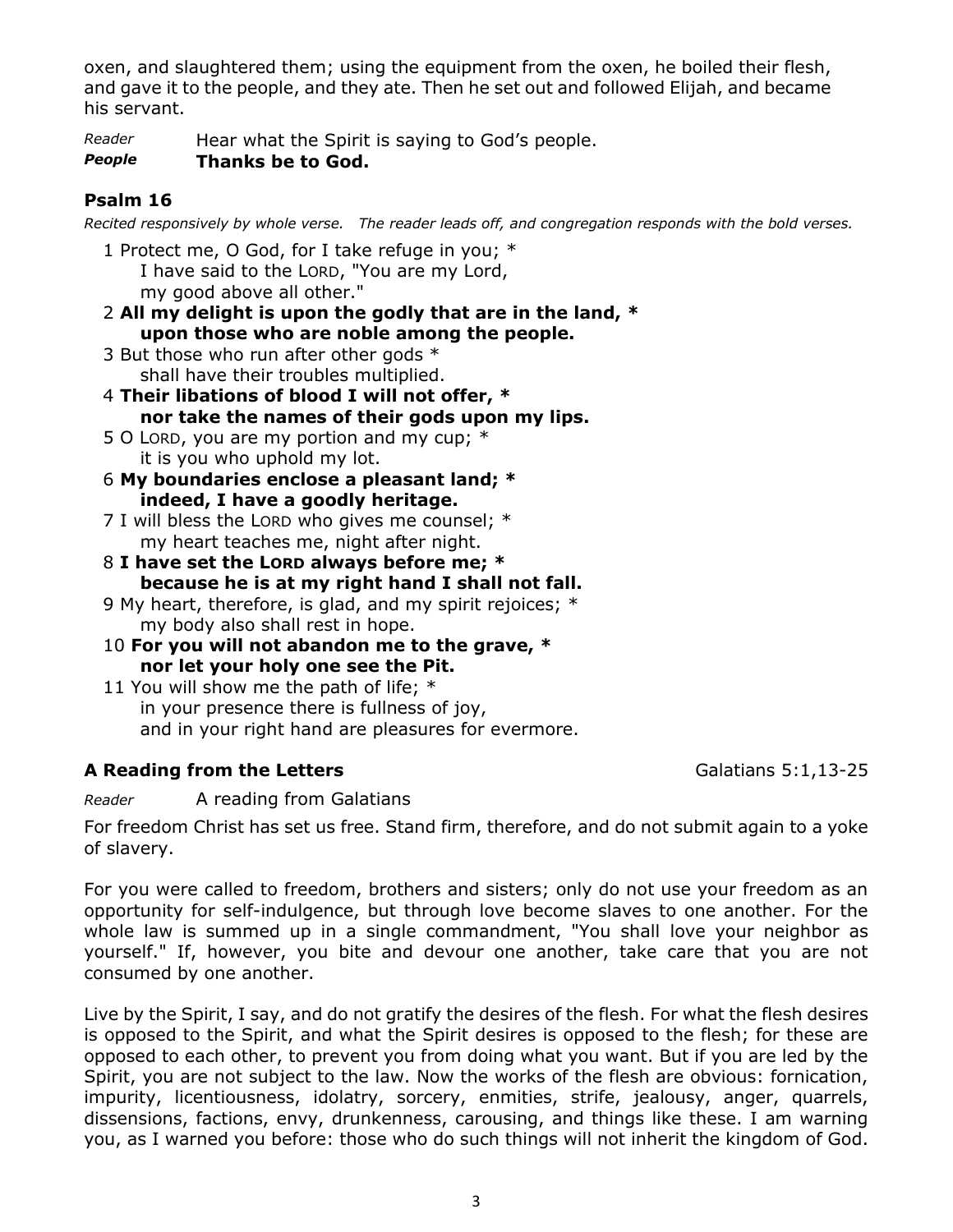By contrast, the fruit of the Spirit is love, joy, peace, patience, kindness, generosity, faithfulness, gentleness, and self-control. There is no law against such things. And those who belong to Christ Jesus have crucified the flesh with its passions and desires. If we live by the Spirit, let us also be guided by the Spirit.

*Reader* Hear what the Spirit is saying to God's people. *People* **Thanks be to God.**

*Please stand as you are able.*

**Sequence Hymn** MHSO 18 (2x) *Halle, halle, halle*



Words and Melody: Traditional Caribbean. Arr. Mark Sedio (b. 1954) © 1995 Augsburg Fortress, PO Box<br>1209, Minneapolis, MN 55440-1209 [www.augsburgfortress.org]. All rights reserved. Used by permission.

**Holy Gospel** Luke 9:51-62

*Deacon* The Holy Gospel of our Lord Jesus Christ according to Luke. *People* **Glory to you, Lord Christ.** 

When the days drew near for Jesus to be taken up, he set his face to go to Jerusalem. And he sent messengers ahead of him. On their way they entered a village of the Samaritans to make ready for him; but they did not receive him, because his face was set toward Jerusalem. When his disciples James and John saw it, they said, "Lord, do you want us to command fire to come down from heaven and consume them?" But he turned and rebuked them. Then they went on to another village.

As they were going along the road, someone said to him, "I will follow you wherever you go." And Jesus said to him, "Foxes have holes, and birds of the air have nests; but the Son of Man has nowhere to lay his head." To another he said, "Follow me." But he said, "Lord, first let me go and bury my father." But Jesus said to him, "Let the dead bury their own dead; but as for you, go and proclaim the kingdom of God." Another said, "I will follow you, Lord; but let me first say farewell to those at my home." Jesus said to him, "No one who puts a hand to the plow and looks back is fit for the kingdom of God."

#### *Deacon* The Gospel of the Lord. *People* **Praise to you, Lord Christ.**

**Sermon** The Rev Ian Reed Twiss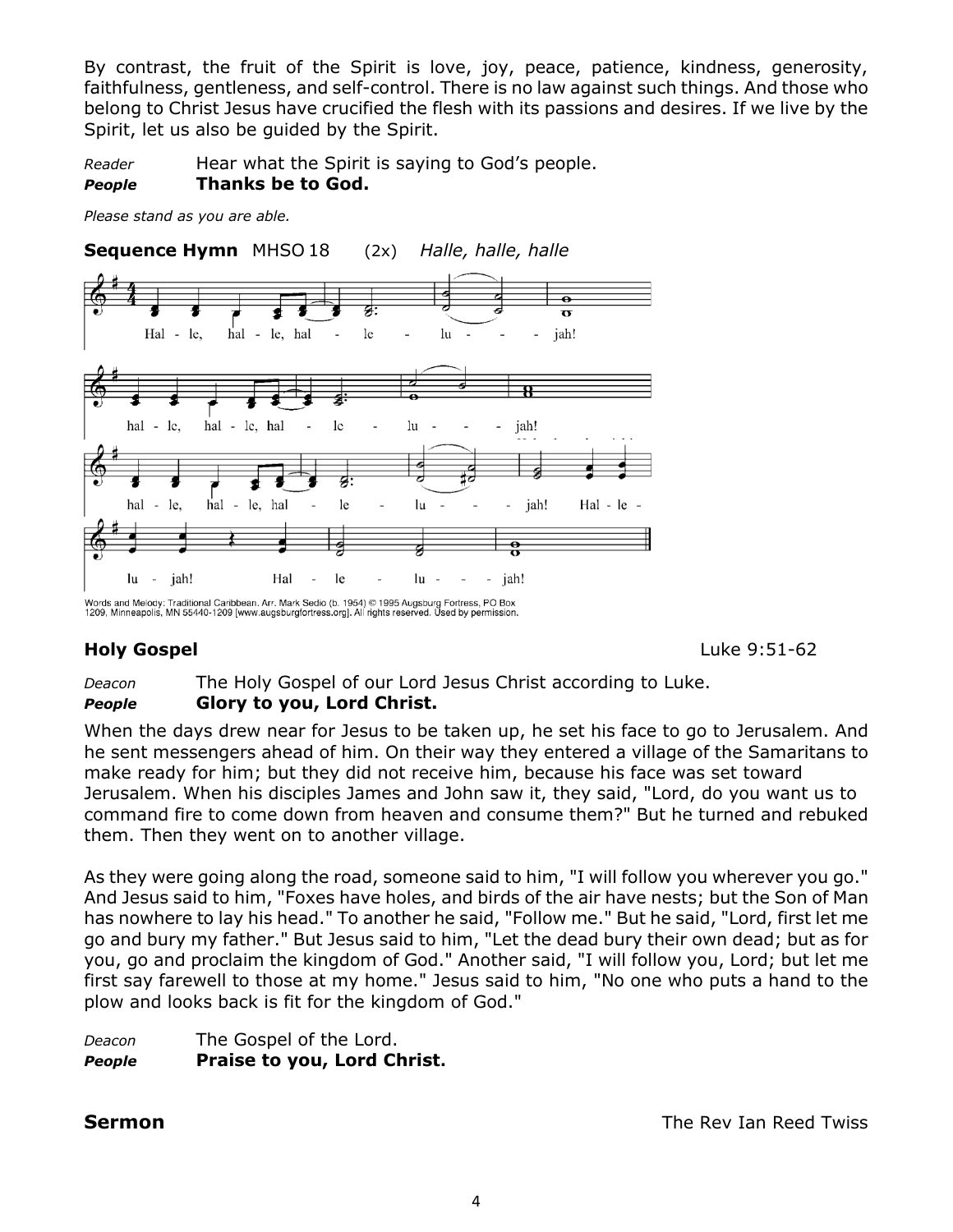**Creed** (Susan Bock)

*Standing as you are able, together say*

**We believe in God, who made the world and loves it with an everlasting love.**

**We believe in Jesus, who brought news of this love, and that all is forgiven, and we may come home, to live in God's heart forever.**

**We believe in the Holy Spirit, who sustains the world with the breath of hope and the hope of God's reign.** 

**We believe in the Church, born in Christ's death, called through his life, to serve his beloved world.** 

**Today, again, we give our hearts, all that we have and all that we are, to live in peace and to order our days by these things that we believe. Amen.**

#### **Prayers of the People** (Form IV)

Let us pray for the Church and for the world.

Grant, Almighty God, that all who confess your Name may be united in your truth, live together in your love, and reveal your glory in the world. *Silence.* 

Lord, in your mercy **Hear our prayer.** 

Guide the people of this land, and of all the nations, in the ways of justice and peace; that we may honor one another and serve the common good. *Silence.* 

#### Lord, in your mercy **Hear our prayer.**

Give us all a reverence for the earth as your own creation, that we may use its resources rightly in the service of others and to your honor and glory. *Silence.* 

Lord, in your mercy **Hear our prayer.** 

Bless all whose lives are closely linked with ours, and grant that we may serve Christ in them, and love one another as he loves us. *Silence.*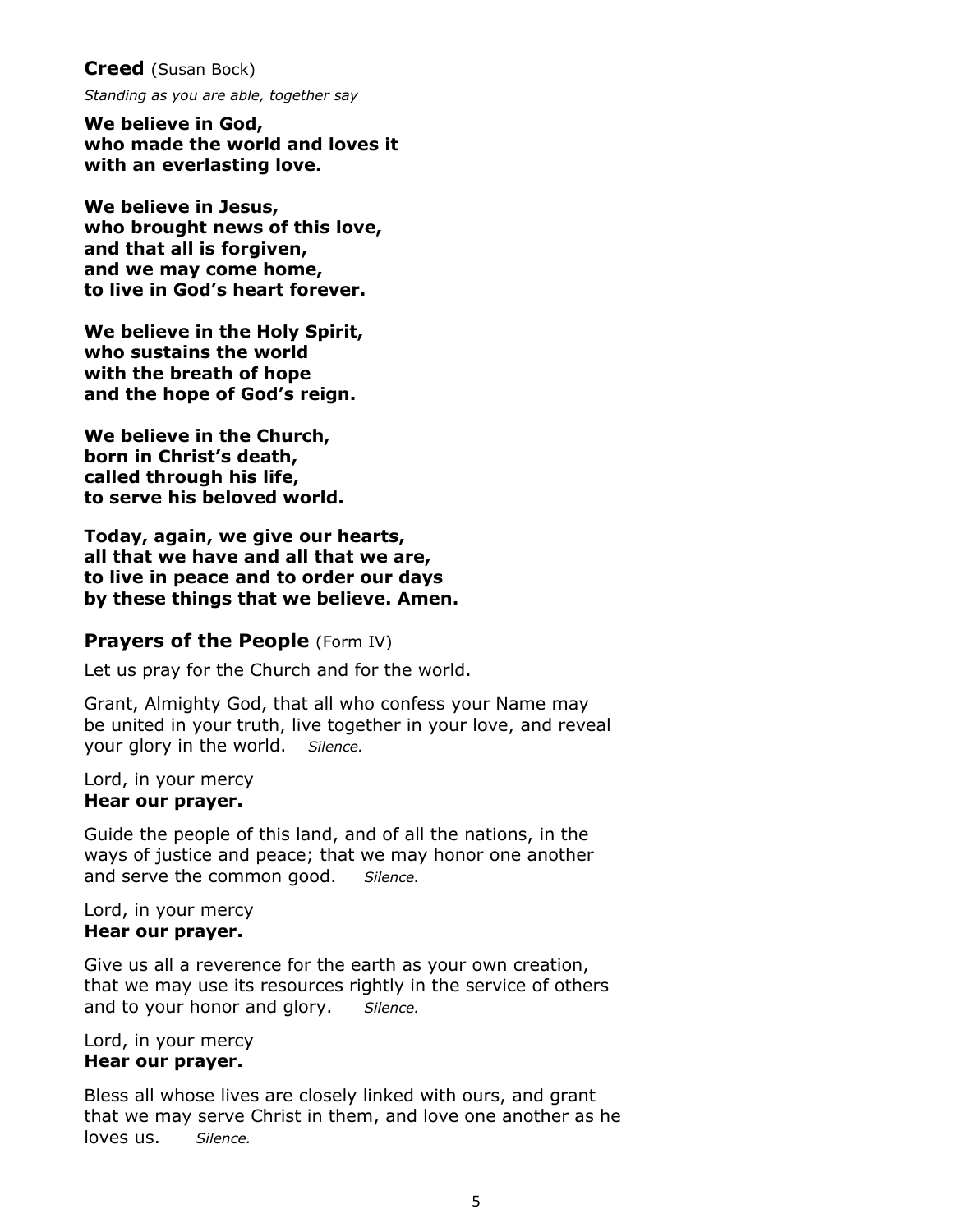#### Lord, in your mercy **Hear our prayer.**

Comfort and heal all those who suffer in body, mind, or spirit; give them courage and hope in their troubles, and bring them the joy of your salvation. *Silence.* 

#### Lord, in your mercy **Hear our prayer.**

We commend to your mercy all who have died, that your will for them may be fulfilled; and we pray that we may share with all your saints in your eternal kingdom. *Silence.* 

#### Lord, in your mercy **Hear our prayer.**

*Please type in the Chat, or share aloud, any requests or thanksgivings you would like to offer in prayer.*

*Presider* Lord Jesus Christ, you said to your apostles, "Peace I give to you; my own peace I leave with you:" Regard not our sins, but the faith of your Church, and give to us the peace and unity of that heavenly City, where with the Father and the Holy Spirit you live and reign, now and for ever. **Amen.**

#### **Confession and Absolution** *Stand or kneel as you prefer.*

*Deacon* Let us confess our sins against God and our neighbor. *Silence may be kept.*

*All* **Most merciful God, we confess that we have sinned against you in thought, word, and deed, by what we have done, and by what we have left undone. We have not loved you with our whole heart; we have not loved our neighbors as ourselves. We are truly sorry and we humbly repent. For the sake of your Son Jesus Christ, have mercy on us and forgive us; that we may delight in your will, and walk in your ways, to the glory of your Name. Amen.**

*Presider* Almighty God have mercy on you, forgive you all your sins through our Lord Jesus Christ, strengthen you in all goodness, and by the power of the Holy Spirit keep you in eternal life. **Amen.**

#### **The Peace**

*Presider* The peace of Christ be always with you. *People* **And also with you.** 

*God's Peace is exchanged with one another.*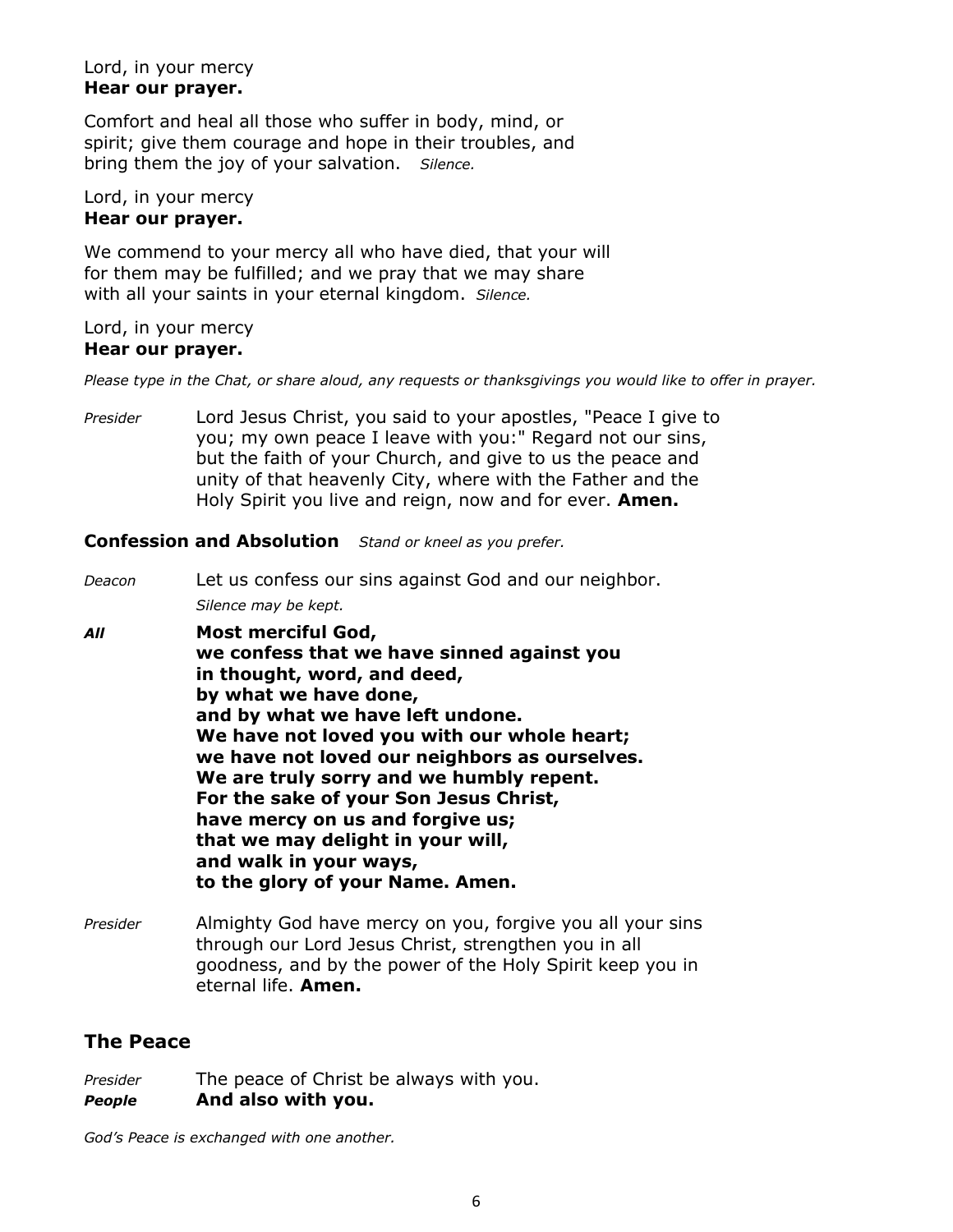### **Liturgy of the Table**

#### **Offertory Sentence**



#### **Communion Prayer**

| Presider      | God be with you.                           |  |
|---------------|--------------------------------------------|--|
| <b>People</b> | And also with you.                         |  |
| Presider      | Lift up your hearts.                       |  |
| <b>People</b> | We lift them to the Lord.                  |  |
| Presider      | Let us give thanks to the Lord our God.    |  |
| <b>People</b> | It is right to give our thanks and praise. |  |

It is indeed right, for you made us, and before you made us, you made the world we inhabit, and before the world, you made the eternal home in which, through Christ, we have a place.

All that is spectacular, all that is plain have their origin in you; all that is lovely, all who are loving point to you as their fulfillment.

And grateful as we are for the world we know and the universe beyond our understanding, we particularly praise you, whom eternity cannot contain, for coming to earth and entering time in Jesus.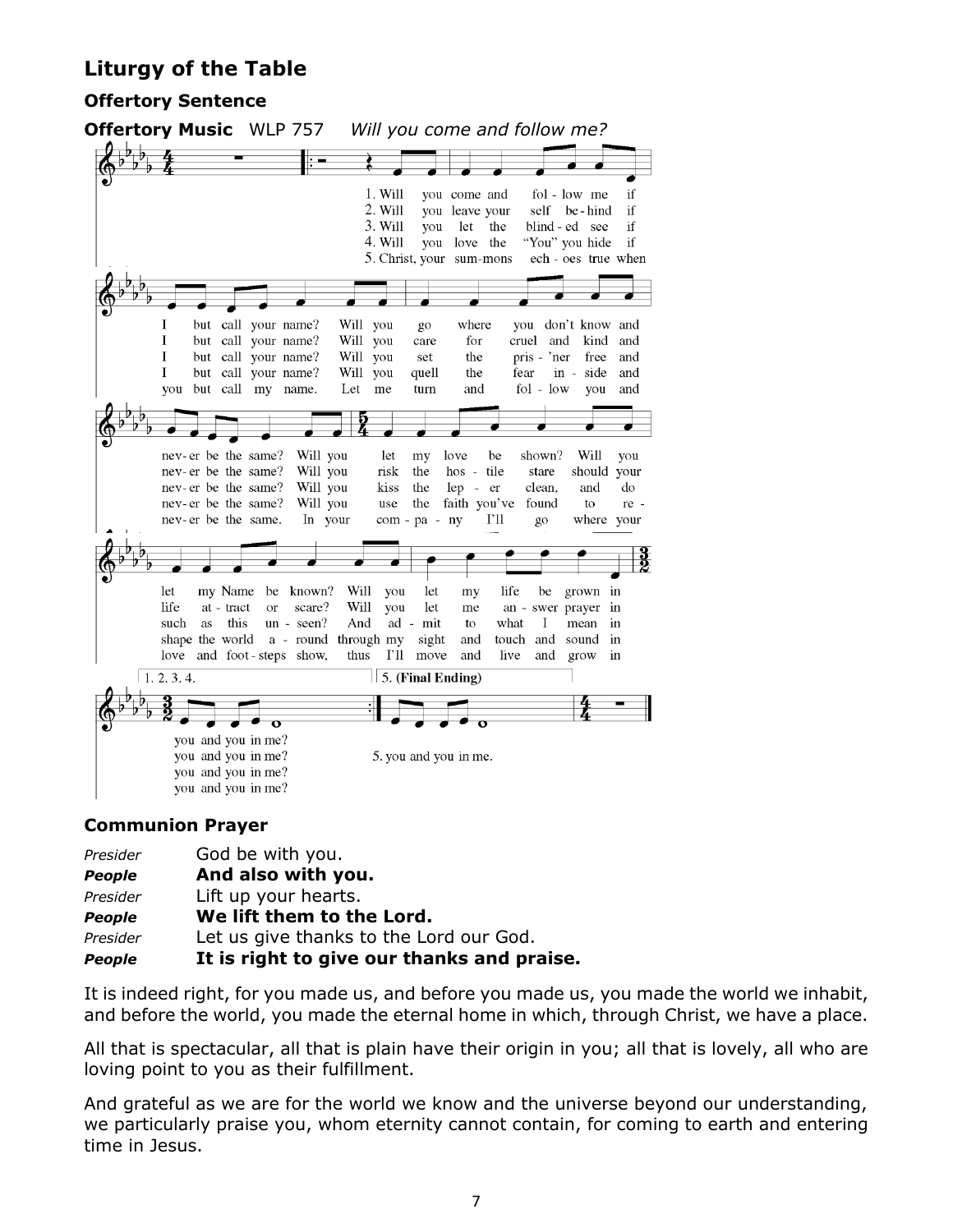For his life which informs our living, for his compassion which changes our hearts, for his clear speaking which contradicts our harmless generalities, for his disturbing presence, his innocent suffering, his fearless dying, his rising to life breathing forgiveness, we praise you and worship him.

Here too our gratitude rises for the promise of the Holy Spirit, who even yet, even now, confronts us with your claims and attracts us to your goodness.

Therefore, we gladly join our voices to the song of the Church on earth and in heaven:



#### **WLP 858**

#### *The Presider continues*

What we do here, we do in imitation of what Christ first did. To his followers in every age, Jesus gave an example and command rooted in the experiences he shared with his disciples in an upstairs room in Jerusalem.

On the night on which he was betrayed, as they were sitting at a meal, Jesus took bread, blessed it, and broke it. He gave it to the disciples saying, "This is my body, broken for you. Do this for the remembrance of me."

Later, after they had eaten, he took a cup of wine, blessed it, and gave it to the disciples saying, "This cup is the new relationship with God made possible because of my death. Drink this all of you, for the remembrance me."

So now we do as Jesus did.

*All* **We take this bread and this wine, the gift of the earth and fruit of human labor. In these Jesus has promised to be present; through these, Christ can make us whole.**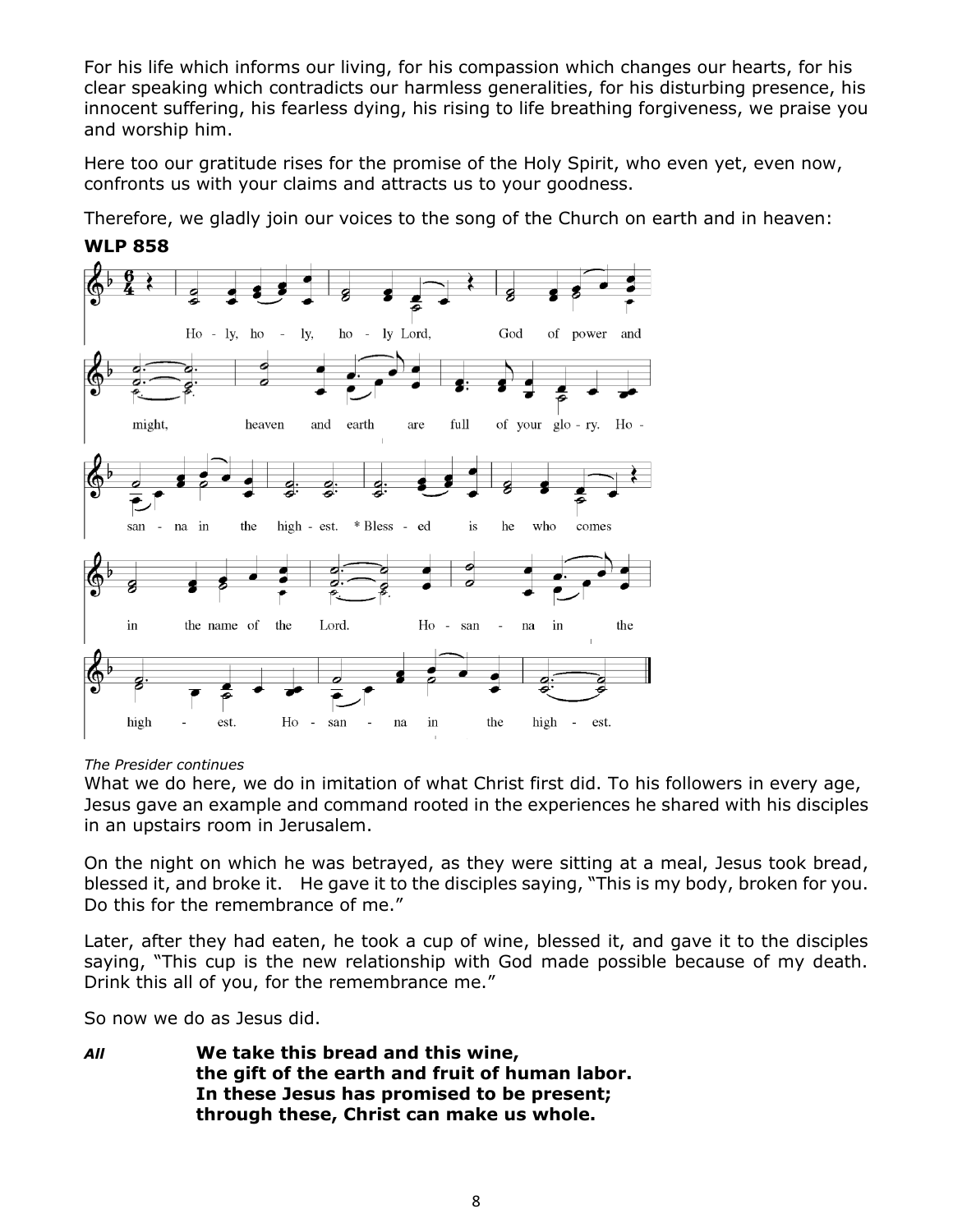Merciful God, send now, in kindness, your Holy Spirit to settle on this bread and wine and fill them with the fullness of Jesus. And let that same Spirit rest on us, converting us from the patterns of this passing world, until we conform to the shape of him whose food we now share.

All this we pray, O Lord, through the same Jesus Christ who with you and the Holy Spirit reigns for ever, eternal Godhead, to the ages of ages. **Amen.**

As Jesus taught us, we now pray,



**Breaking of the Bread** *(Presider takes and breaks the bread.)*

*Presider* Alleluia! Christ our Passover is sacrificed for us. *People* **Therefore let us keep the feast. Alleluia!** *Presider* The Gifts of God for the People of God. Holy Gifts for Holy People.

### **The Communion of the People**

*No one who comes to the bread and wine seeking Christ is turned away. The words of distribution are:*

The Body of Christ, the Bread of Heaven. Amen. The Blood of Christ, the Cup of Salvation. Amen.

#### **Communion Music** *Morning has Broken* Live with M.Toll

### **Announcements & Blessings of Life Events**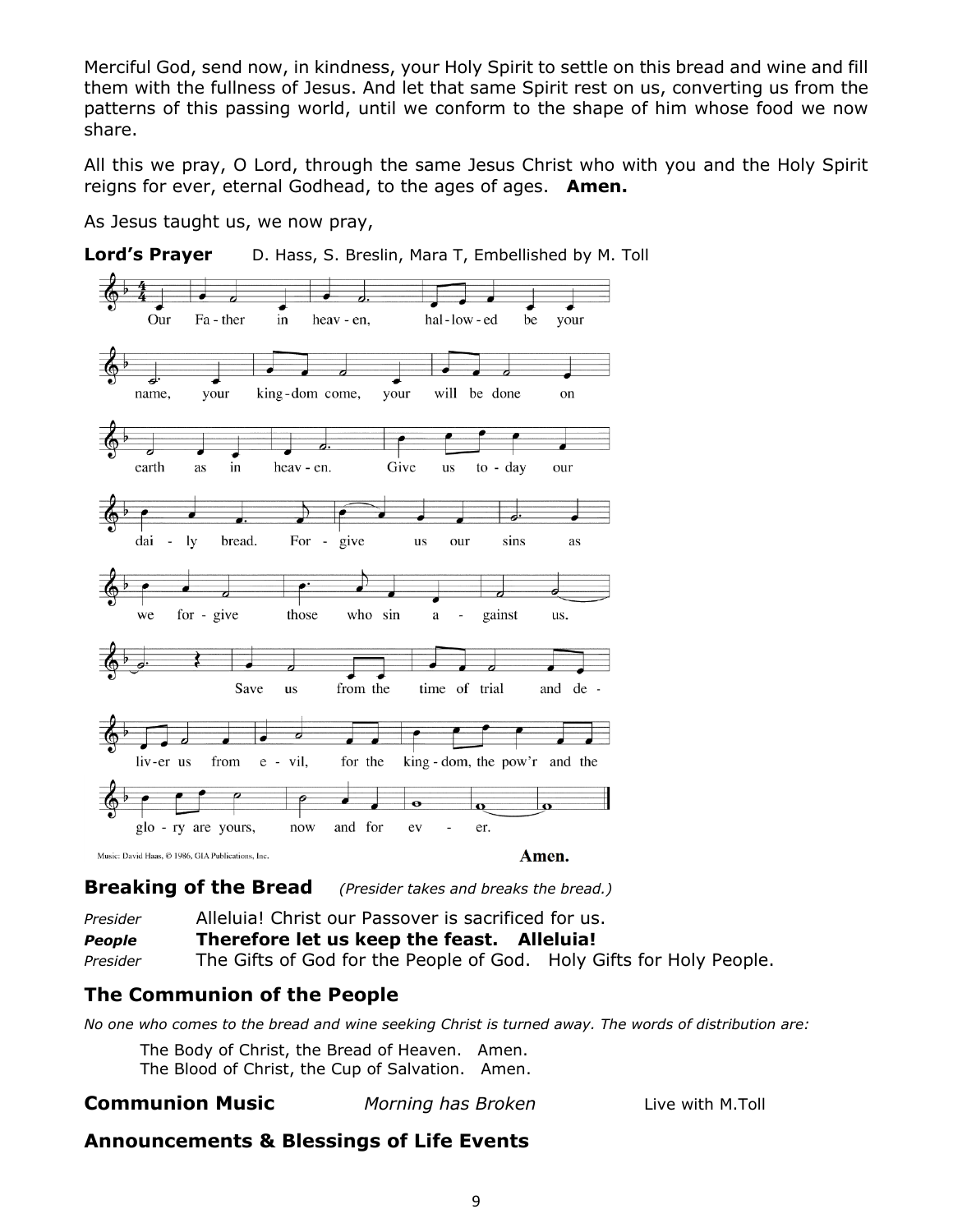#### **Post Communion Prayer**

**Eternal God, heavenly Father, you have graciously accepted us as living members of your Son our Savior Jesus Christ, and you have fed us with spiritual food in the Sacrament of his Body and Blood. Send us now into the world in peace, and grant us strength and courage to love and serve you with gladness and singleness of heart; through Christ our Lord. Amen.**

#### **The Blessing**

Life is short, and we do not have much time to gladden the hearts of those who travel the way with us. So be swift to love. Make haste to be kind. And as you go may the blessing of God, Creator, Redeemer, and Sustainer, be in your hearts and among you, this day and always. **Amen**.

**Sending Hymn** *This little light of mine*

- 1 This little light of mine, I'm gonna let it shine. This little light of mine, I'm gonna let it shine. This little light of mine, I'm gonna let it shine, let it shine, let it shine, let it shine.
- 2 Hide it under a bushel? No! I'm gonna let it shine. Hide it under a bushel? No! I'm gonna let it shine. Hide it under a bushel? No! I'm gonna let it shine, let it shine, let it shine, let it shine.
- 3 Won't let anybody blow it out? No! I'm gonna let it shine. Won't let anybody blow it out? No! I'm gonna let it shine. Won't let anybody blow it out? No! I'm gonna let it shine, let it shine, let it shine, let it shine.
- 4 Shine my light across the land, yes, I'm gonna let it shine. Shine my light across the land, yes, I'm gonna let it shine. Shine my light across the land, yes, I'm gonna let it shine, let it shine, let it shine, let it shine.

(Choir Ending)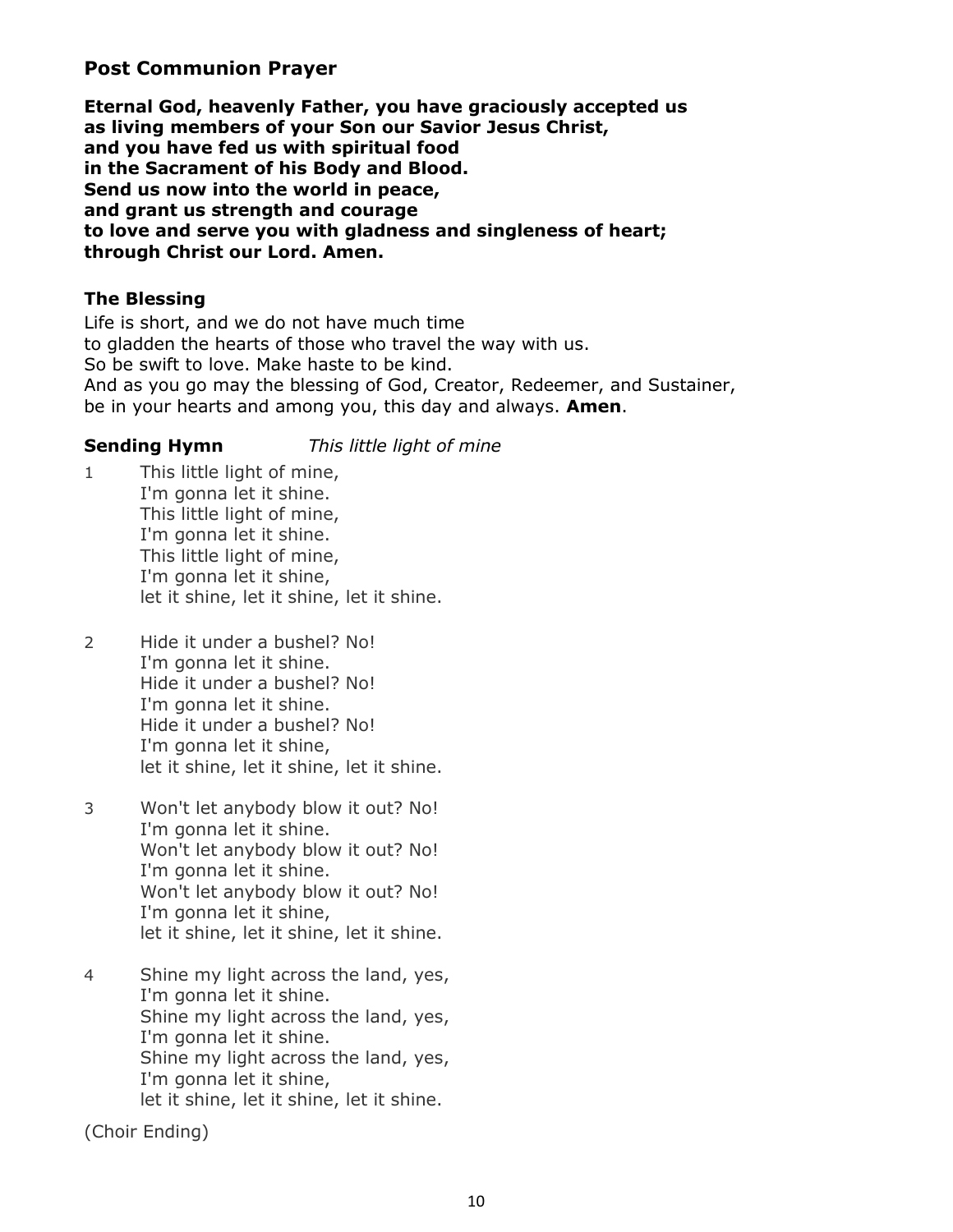### **Going into the World**

*Deacon* Alleluia, alleluia! Let us go forth into the world, rejoicing in the power of the Spirit.

#### *People* **Thanks be to God. Alleluia, alleluia, ALLELUIA!**

#### **Postlude** *A-men* Lutkin **Holy Cross Choir**

*This brings the worship to a close. Please join for coffee hour in the Parish Hall. Zoom guests may stick around for a virtual coffee hour.*

| Ministers of Today's Service<br>The Rev. Ian Reed Twiss<br>Presider:<br>Reader 1:<br>Bev Siirila<br>Reader 2:<br>Pam Janson<br>Pam Janson<br>Prayer:<br>Zoom Host:<br><b>Bill Naughtin</b><br>Altar Guild<br>Joanne Quinlin, Carole Abshier, Marge Bixby,<br>Gael Grossman, Anne Hamilton, Katherine Housman,<br>Cathi Peterson, Edith Saywrayne | Clergy<br>Bishop of Michigan: The Rt. Rev. Bonnie Perry<br>Rector: The Rev. Ian Reed Twiss<br>Deacon: The Rev. Dcn. Cleda Smartt<br>Staff<br>Administrator & Sexton: Teri Landreth<br>Music Minister: Marvin Toll<br>Music printed under OneLicense #717971-A |
|--------------------------------------------------------------------------------------------------------------------------------------------------------------------------------------------------------------------------------------------------------------------------------------------------------------------------------------------------|---------------------------------------------------------------------------------------------------------------------------------------------------------------------------------------------------------------------------------------------------------------|
| Vocalists:<br>Jenny Darrah, Dean Gidlof, Pam Janson,<br>Matt Johnson, Ann Maher, Bekah Schulze,<br><b>Phil Swanson</b>                                                                                                                                                                                                                           |                                                                                                                                                                                                                                                               |